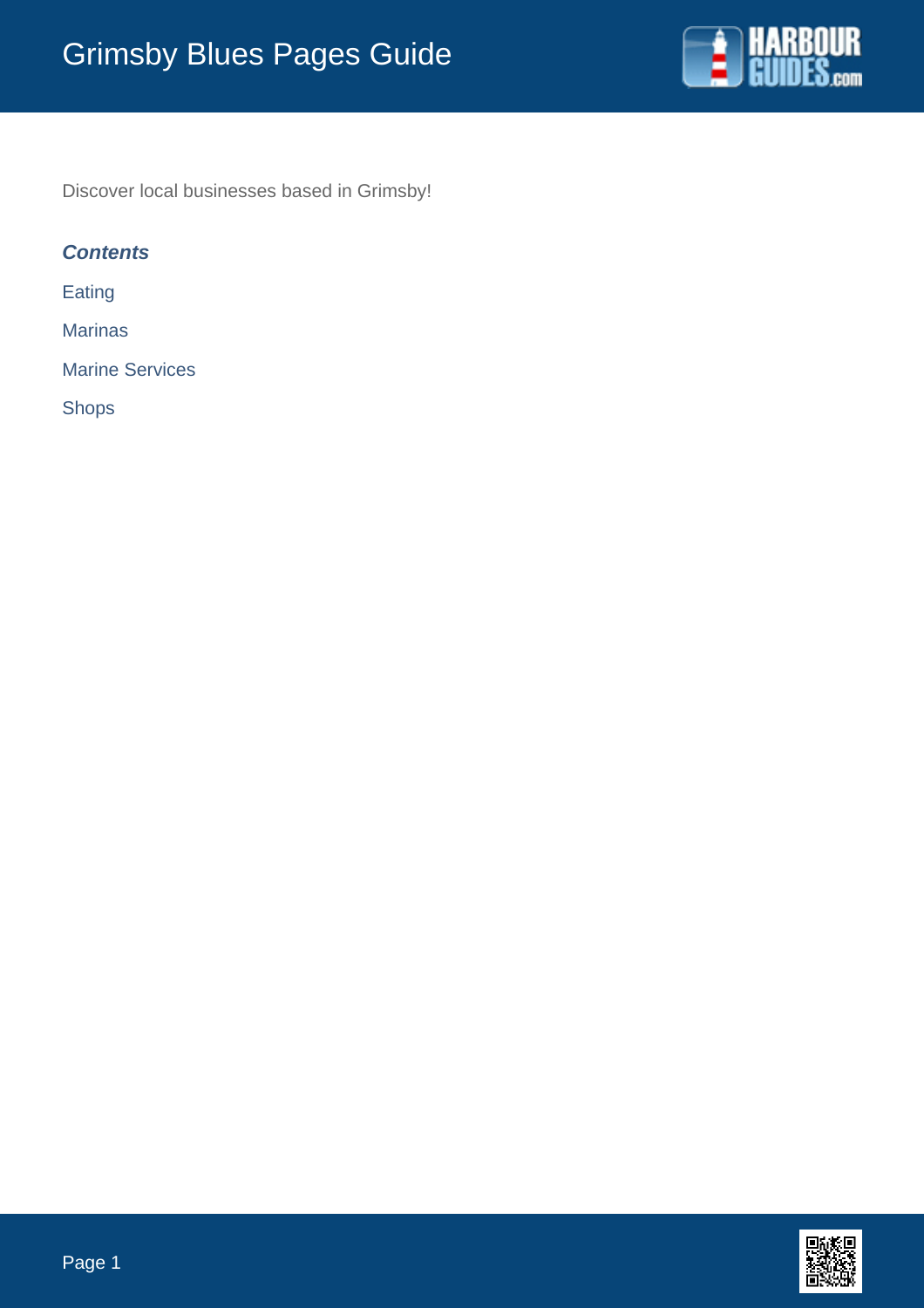

## Relish Bar & Kitchen

Tel: 01472 317019, Address: Relish Bar & Kitchen, 25 Alexandra Road, Cleethorpes, DN358LG Services: Bars & Inns, Private Functions, Restaurants, Wifi

## Waltham Kitchen

Tel: 01472 267917, Address: Waltham Kitchen, 142 Cleethorpe Road, Grimsby, DN313HW Services: Cafes, Catering, Private Functions, Delicatessen, Takeaway Food, Yacht Hampers

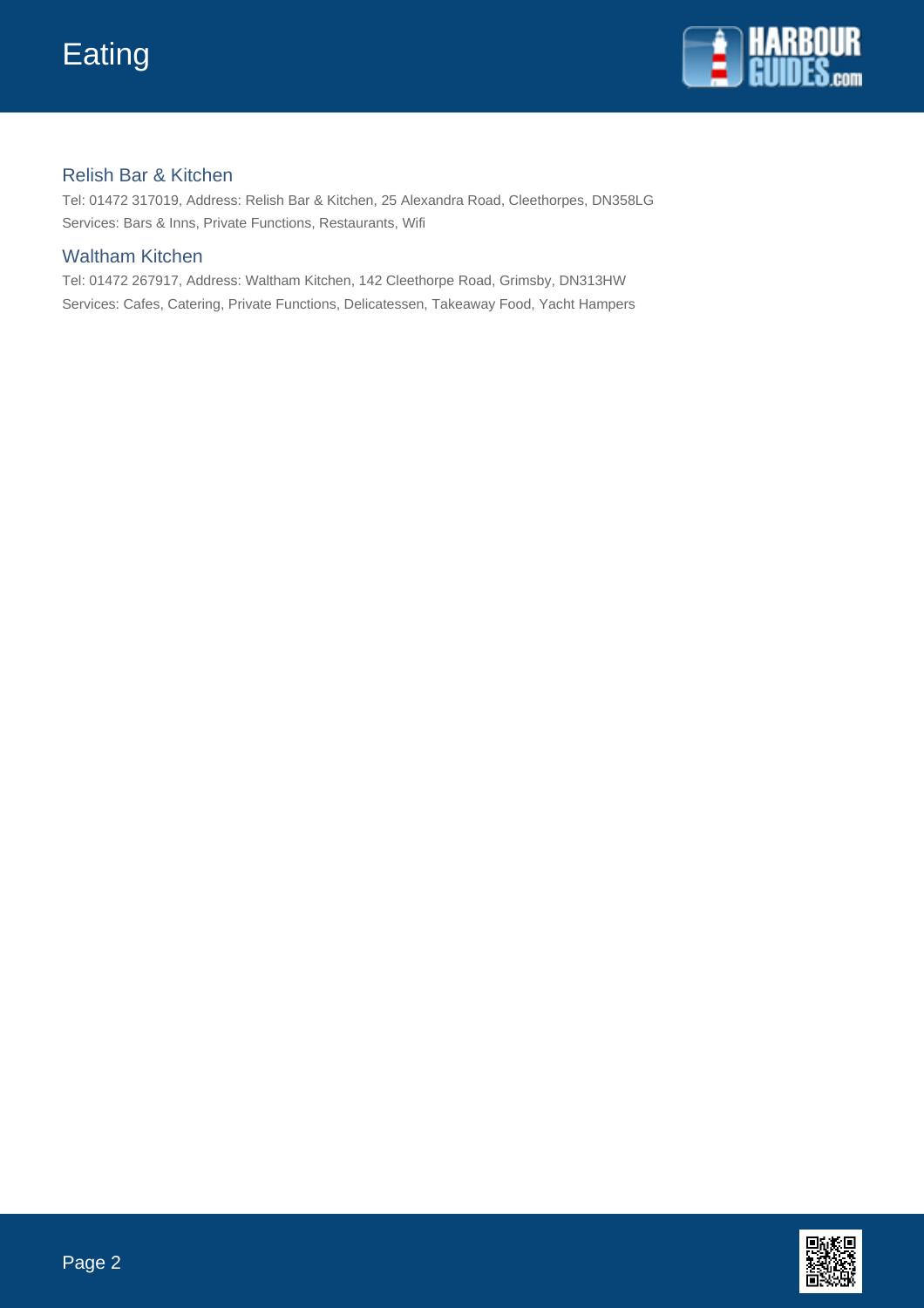

# Meridian Quay Marina

Tel: 01472 268424, Address: Meridian Quay, Aukland Rd, Grimsby, DN31 3RP Services: Marinas, Visitor Moorings

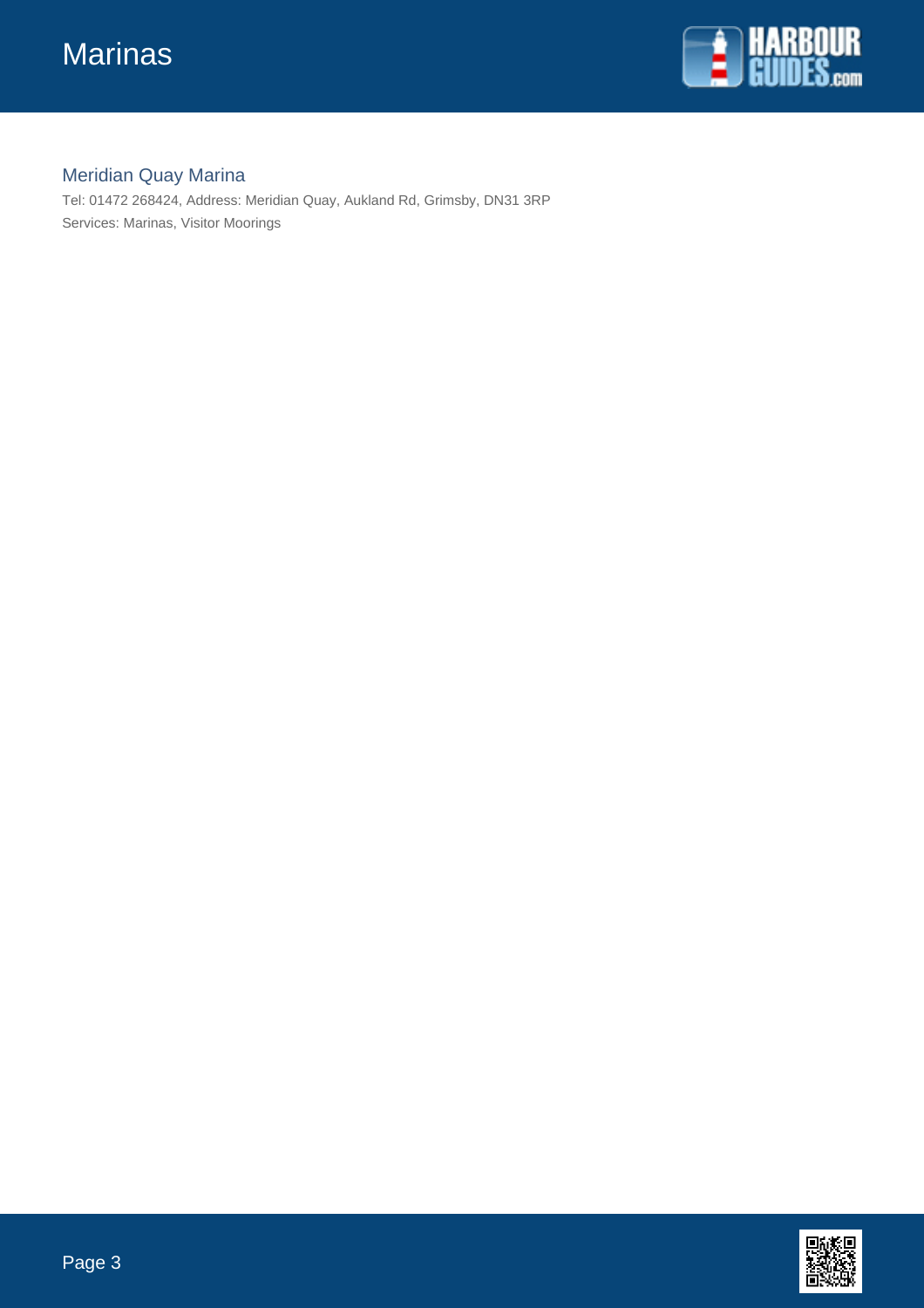

## Angus Simpson Marine Services

Tel: 07899 928020, Address: Angus Simpson Marine Services, Unit 4, Daviss Boatyard, Hamworthy, Poole, BH15 4EJ Services: Marine Surveyors

## Callaghan Insurance Brokers Ltd

Tel: 00350 200 43636, Address: Callaghan Insurance Brokers Ltd, Callaghan Insurance Brokers Ltd, Suite 827, P O Box 708 Services: Marine Insurance

#### Darthaven Marina Ltd

Tel: 01803 752733, Address: Darthaven Marina Ltd, Brixham Road, Dartmouth, TQ6 0SG Services: Lewmar Spares, Online Chandlers, Online Shopping

#### Davies Johnson Marine Solicitors

Tel: +44 (0)1752 226020, Address: Davies Johnson Marine Solicitors, The Old Harbour Office, Guy's Quay, Sutton Harbour, Plymouth, PL4 Services: Marine Solicitors

#### Eurospars Ltd

Tel: 01752 550550, Address: Eurospars Ltd, 3 Richmond Walk, Plymouth, PL1 4LL Services: Mast Manufacturers

#### Gibbs Quay Boat Sales

Tel: +44 (0) 1202 682457, Address: Gibbs Boat Sales, 14-17 W Quay Rd, Poole, BH15 1JD Services: Cobalt Boats

#### Hanse Yachts

Tel: +44 (0)1539 447700, Address: Gillys Landings, Glebe Road, Bowness on Windermere, LA23 3HE Services: Hanse Yachts

#### Jersey Ships Registry

Tel: +44 0 1534 447728, Address: Jersey Ships Registry, Maritime House, La Route Du Port Elizabeth, St Helier Jersey, JE11HB Services: Ships Registry

#### John M Piris & Sons Ltd

Tel: 00350 20073171, Address: John M Piris & Sons Ltd, 33 Main Street. Suite 4, Gibraltar Services: Marine Surveyors

#### Lake Engineering

Tel: 01202 621631, Address: Lake Engineering, 541 Blandford Road, Poole, BH165BW Services: Gori Propellers

## Lake Yard Marina

Tel: + 44 (0)1202 674531, Address: Lake Yard Marina, Lake Drive,Hamworthy, Poole, BH15 4DT Services: Boston Whaler Boats

#### Lombard Marine Finance

Tel: 02380 242 171, Address: Lombard Marine Finance, Customer Relations Team, Rotherham, South Yorkshire, S63 3BR Services: Marine Finance

#### Made 2 Measure Fenders

Tel: +44(0)845 337 9133 or +44(0)1983 210493, Address: Made 2 Measure Fenders, Unit 4 Clarence Boatyard, East Cowes, PO32 6TA Services: Boat Fenders, Online Shopping, Superyacht Fenders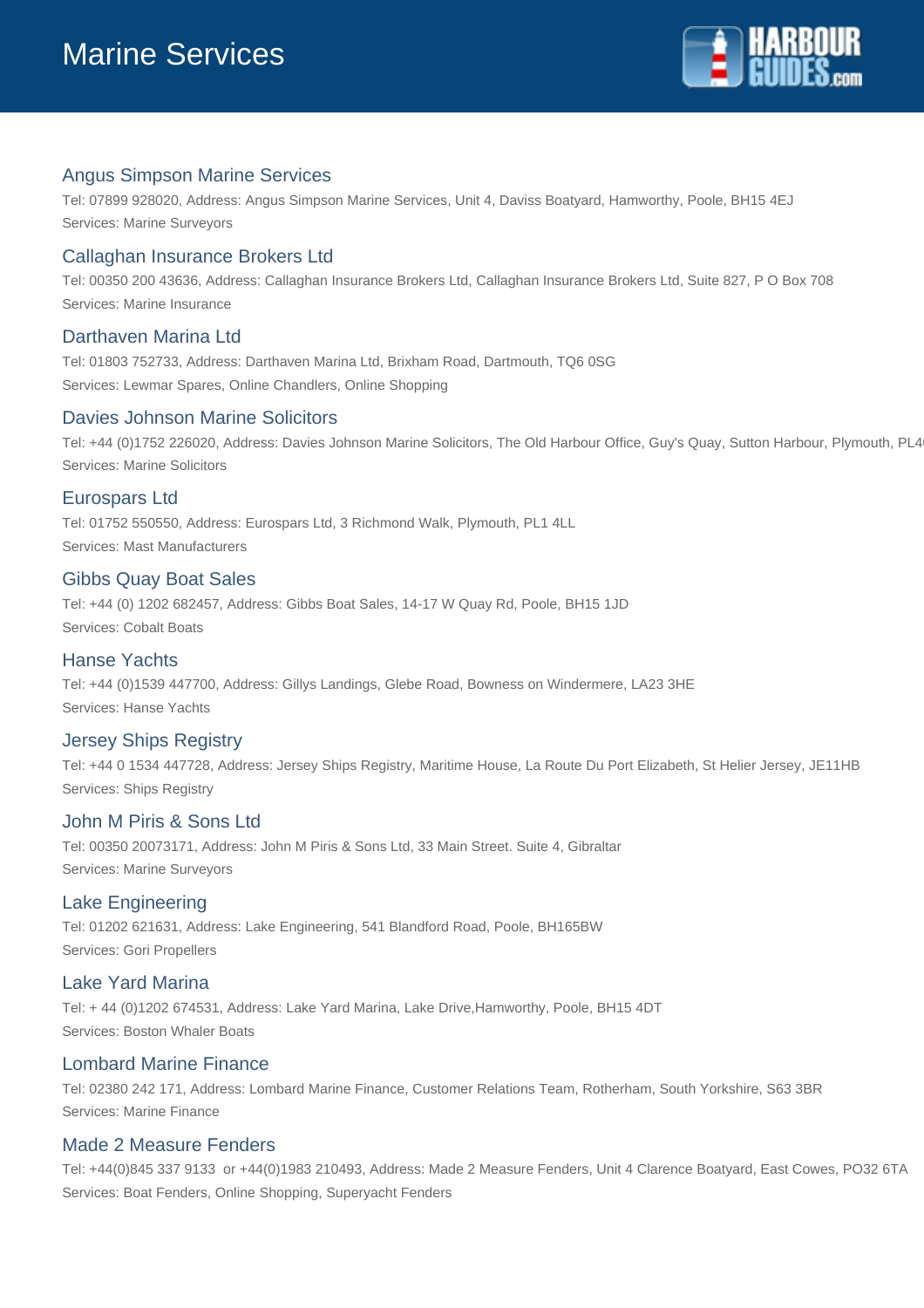

## Marine Battery Specialist

Tel: 01752 227 637, Address: Marine Battery Specialist, UK Delivery Service Services: Marine Batteries

## Marine Options

Tel: 01202 677755, Address: Marine Options (Poole) Ltd, Unit 6, The Main Workshop, Cobbs Quay Marina, BH15 4EJ Services: Davits, Passerelle

## Marine Options

Tel: 01202 677755, Address: Cobbs Quay Marina, Poole, Dorset, BH15 4EJ Services:

## Marine Surveys UK

Tel: +44 (0)7798 55 45 35, Address: Marine Surveys UK, 4 Brook Cottages, Mill Lane, Emsworth, PO10 8RT Services: Marine Surveyors

## Marlow Hunter Yachts

Tel: Unknown, Address: Marlow Hunter Yachts, Florida, USA Services: Marlow Hunter

## Menai Boats Ltd

Tel: 01286677445, Address: Menai Marine Ltd, Victoria Dock, Balaclava Road, Caernarfon, Gwynedd, LL551SR Services: Menai Boats

## Nick Webb Ltd Specialist Boat Care

Tel: +44 (0)1590 381552, Address: Nick Webb Specialist Boat Care, The Hat Box, 30 Hurst View, Lower Pennington Lane, Lymington, SO4 Services: Windy Boats

## Nigel R Harrison Yacht Surveys

Tel: 01983 638 178, Address: Nigel R Harrison Yacht Surveys, Unit 10 Kingston Marine Services, Kingston Road East Cowes Isle of Wight, Services: Marine Surveyors

## Optimum Marine Surveys

Tel: +44 (0) 7841 426592, Address: Optimum Marine Surveys, South and South West UK, United Kingdom, EX41QU Services: Marine Surveyors

## Proyacht Rigging and Marine Services

Tel: 07446433013, Address: Proyacht Rigging and Marine Services, 9 Grampian Close, Paignton, TQ4 7GD Services: Lewmar Spares

## Purbeck Marine

Tel: 44 (0)1202 686592, Address: Purbeck Marine, UNIT 12, COBBS QUAY MARINA, Poole, BH15 4EL Services: Yanmar

## Rigit UK - Masts, Spars & Rigging Specialists

Tel: 0808 281 9423, Address: Rigit UK - Masts, Spars & Rigging Specialists, Itchen Marine (Towage) Ltd, American Wharf, Elm Street, Sou Services: Marine Rigging, Mast Suppliers, Masts & Rigging, Rigging Specialists

## Sealand Boat Deliveries Limited

Tel: +44 1254 705225, Address: Sealand Boat Deliveries Limited, Gollinrod, Walmersley, Bury, BL9 45NB Services: Boat Transport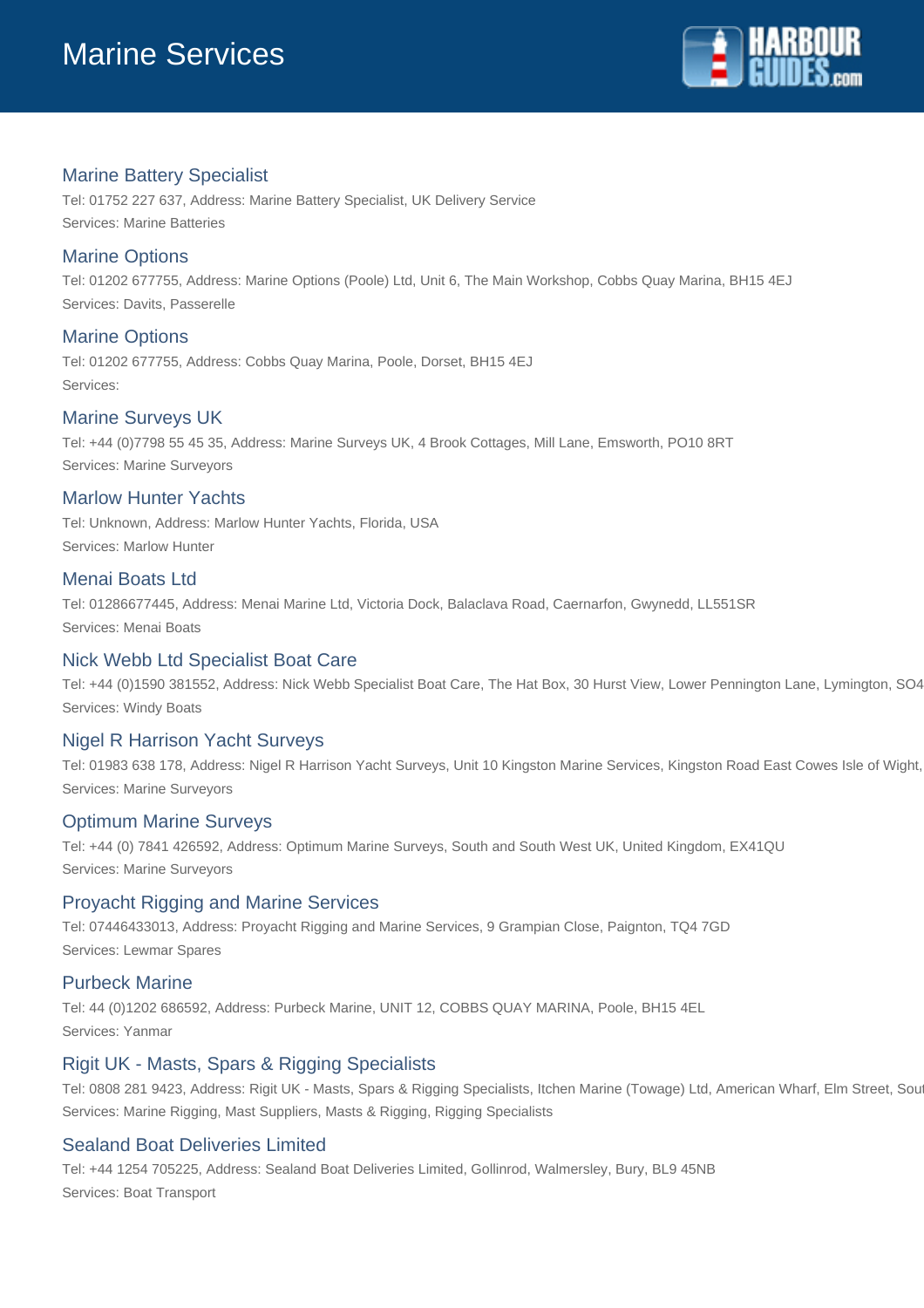

## South West Boat Transport

Tel: 01752 687700, Address: South West Boat Transport, Queen Anne's Battery Marina, Plymouth, PL4 0LP Services: Boat Transport

#### Stephenson Marine

Tel: +44 1803 833343, Address: Stephenson Marine, Noss Marina, Bridge Road, Kingswear, Dartmouth, TQ6 0EA Services: Watermota Sea Panther

## Stingray Sportsboats UK Ltd

Tel: 01202 023117, Address: Stingray Sportsboats UK Ltd, Cobbs Quay Marina, Hamworthy, Poole, BH15 4EL Services: Stingray Sportsboats

## Thomas Miller Law

Tel: 01661 864521, Address: Thomas Miller Law, 2 Dobson, Prestwick Park, Newcastle-upon-Tyne, NE20 9SJ Services: Marine Solicitors

#### Totalcool Ltd

Tel: 01200 423109, Address: Totalcool Ltd, 1 Pond Barn, Backridge Farm Twitter Lane, BB7 3LQ Services: Air Coolers, Online Shopping

## Webasto Thermo & Comfort UK Ltd

Tel: 00 44 (0) 01302 3222 32, Address: Webasto Thermo & Comfort UK Ltd, Webasto House, White Rose Way, Doncaster, DN45JH Services: Marine Air Conditioning

#### Xtreme Boat Sales

Tel: 028 703 28886, Address: 10 Ballindreen Road, Coleraine, County Londonderry, BT52 2JU Services: Glastron Boats

## Yachting Brokers

Tel: 01803 611493, Address: Yachting Brokers, 1A Baltic Wharf Boatyard, St Peters Quay, Totnes, TQ9 5EW Services: Maritimo Motor Yachts



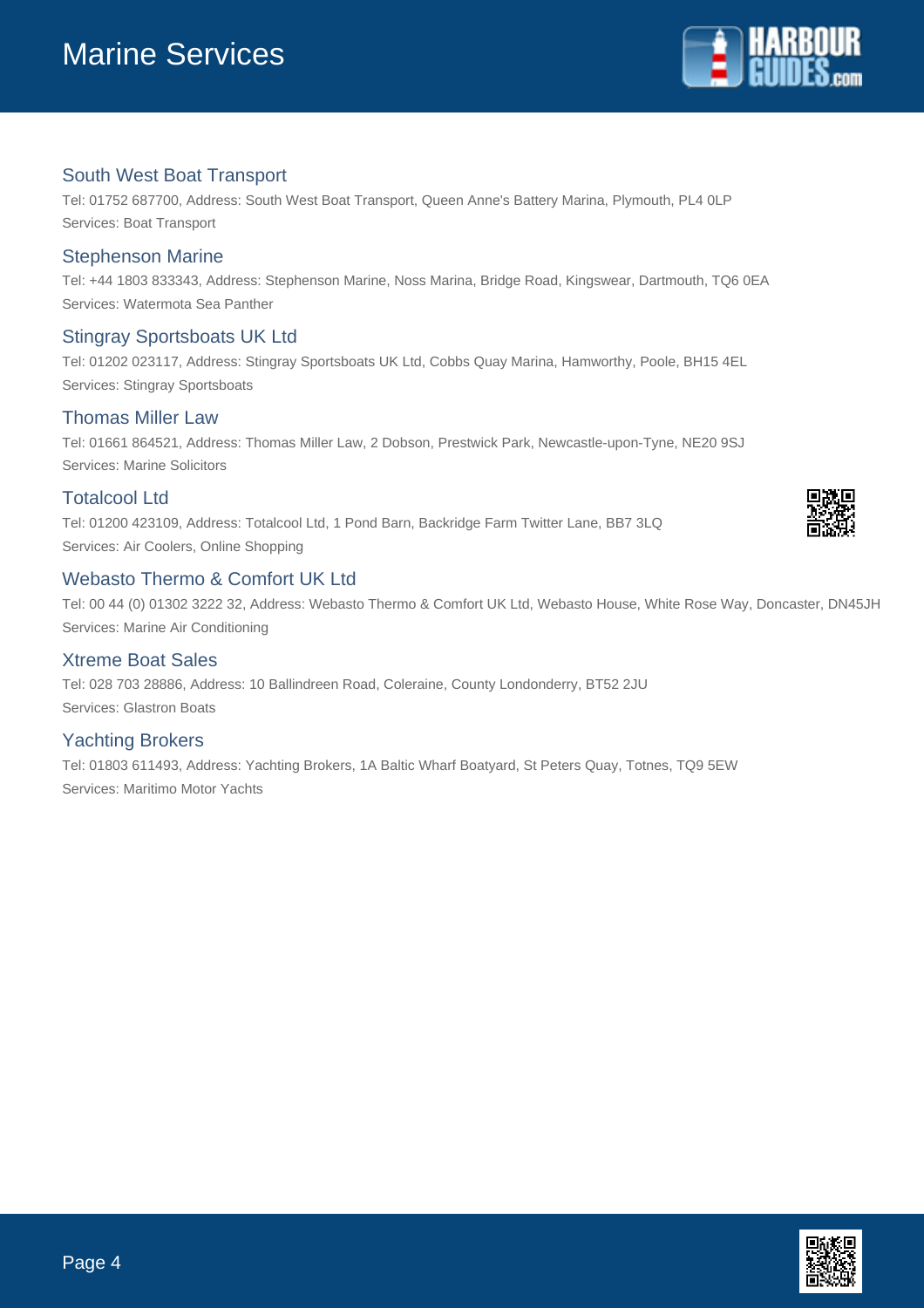

## Electric Bike World

Tel: 02380 236 540, Address: Electric Bike World, 54 Bedford Place, Southampton,, SO15 2DT Services: Electric Bikes, Online Shopping

#### Inkiton

Tel: +44 1481 728228, Address: Inkiton, Caslon Court, Pitronnerie Road, St Peter Port, Guernsey, GY1 2RW Services: Crew Clothing, Online Shopping, Something Special

## Murray Smoked Products

Tel: Unknown, Address: Murray Smoked Products, Ford, by Lochgilphead, Argyll, PA31 8RH Services: Online Shopping

## Musto Marine Clothing

Tel: +44 (0) 1268 495 824, Address: Musto, Musto Marine Clothing, Worldwide Services: Marine Clothing, Musto Marine Clothing

## The kings dish

Tel: 07946 469646, Address: The kings dish, Riby Street, Grimsby, DN313HF Services: Food Delivery, Retail Outlets, Something Special